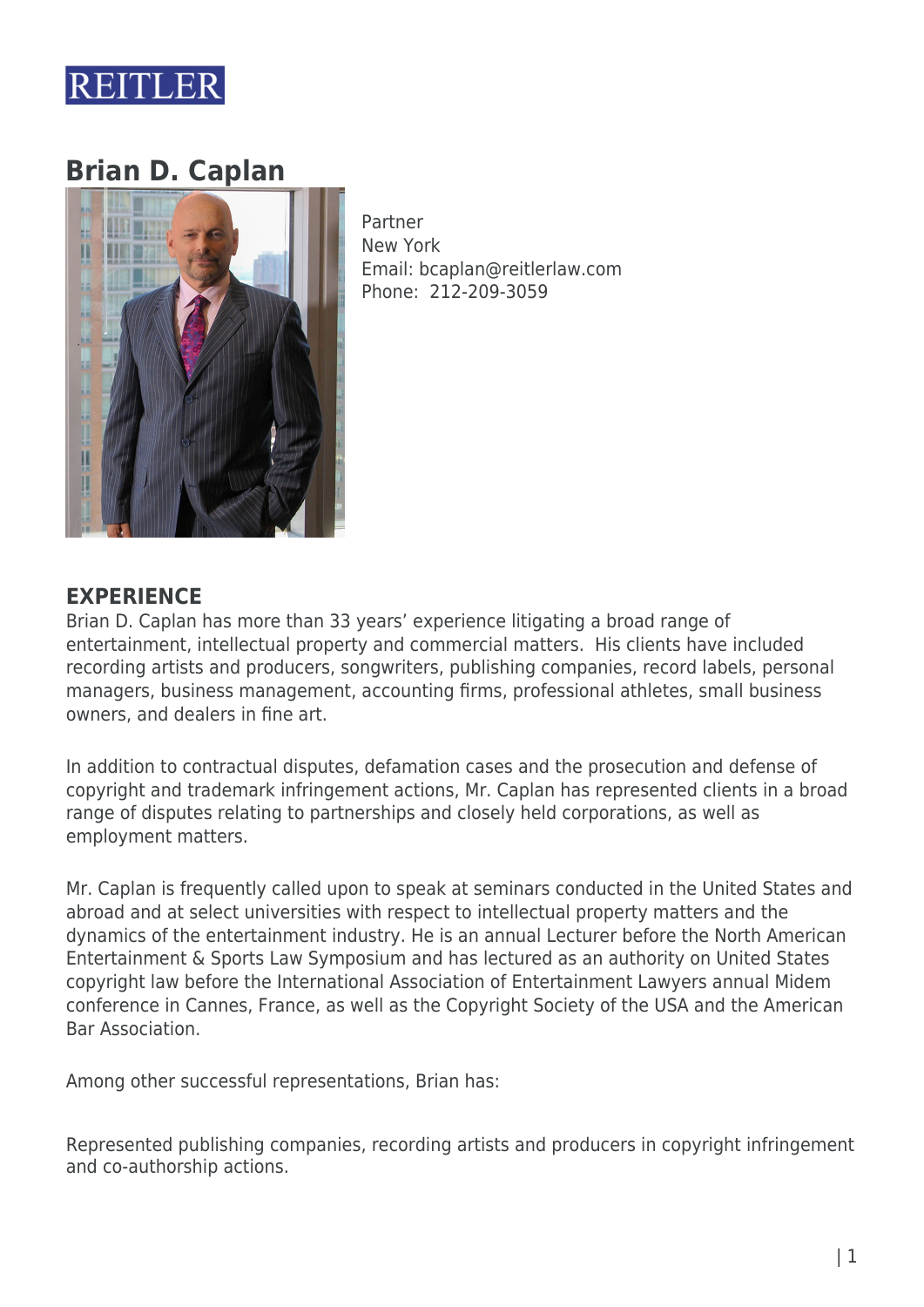

Counseled clients with respect to copyright termination issues.

Represented leading recording artists, performing around the country, in legal actions to seize non-licensed bootleg merchandise.

Assisted a song writer/music publisher in her quest to reacquire her multimillion dollar publishing catalogue in a highly contested legal proceeding.

Represented a number of top-selling recording artists and song writers in litigations against their respective major record labels and music publishers to recover royalties due under recording and publishing agreements.

Represented one of France's best-known musical groups in actions against copycat bands usurping their name, and the venues permitting them to perform.

Helped a garment industry licensor recover over \$1,000,000 from one of its licensees.

Represented several musical groups in connection with claims made against them by departing band members.

Successfully represented both bands and managers in various management disputes.

Represented class members in a class action against Sony BMG Music Entertainment in a precedent setting case challenging the methodology that record companies use to pay recording artist and record producers for digital downloads and ringtones

Successfully represented an NBA basketball star in a claim brought against him for an agent's commission

#### JURY TRIAL VICTORIES

Victor Willis v. Scorpio Music and Henry Belolo (obtained a declaratory judgment for the plaintiff confirming copyright termination and a 50% copyright interest in "YMCA" and 12 other music compositions) (U.S.D.C., S.D. Calif)

Lederman and Snyder v. Popovich (obtained a \$1,849,677 jury verdict in a breach of fiduciary duty/ misappropriation of corporate opportunity case) (U.S.D.C., N.D. Ohio)

Lyubovny v. William Roberts III p/k/a "Rick Ross" (obtained a \$300,000 jury verdict in a civil assault case) (U.S.D.C., S.D. N. Y.)

### **EDUCATION**

Pace University (J.D., 1984)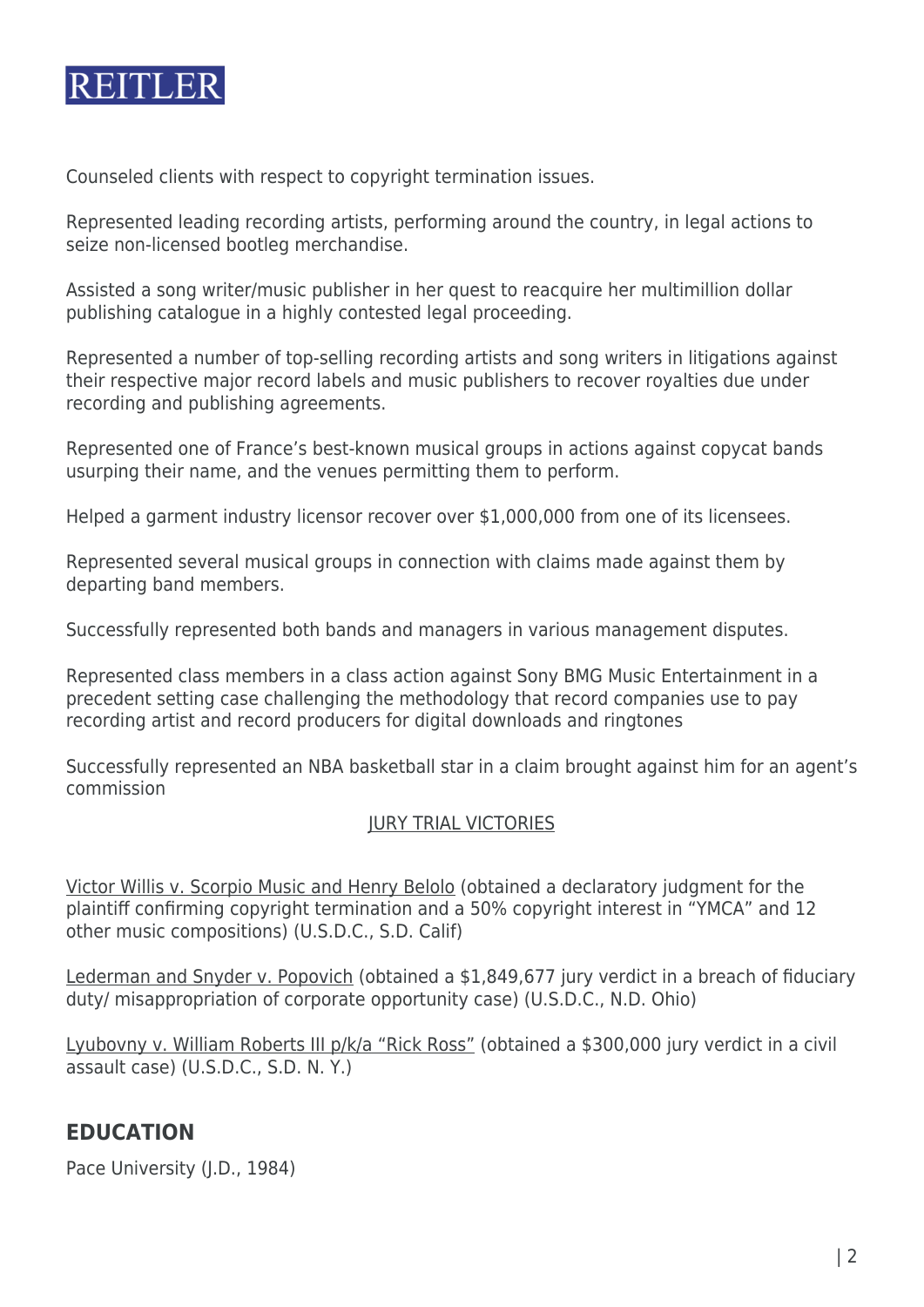

Brandeis University (B.A., 1982)

## **PROFESSIONAL**

The co-vice-chair of the Litigation Division of the American Bar Association Forum on Entertainment and Sports Industries

A member of the ABA, the Westchester County and New York State Bar Associations

A member of the Copyright Society of the USA

A member of the International Association of Entertainment Lawyers

A member of the board of directors of the Peekskill Lincoln Depot Foundation, a 501 (c)(3) not-for profit corporation, which has built a new Abraham Lincoln Museum in Peekskill, New York.

# **ADMISSIONS**

New York

New York US District Court

Southern and Eastern Districts of New York

The U.S. Courts of Appeals for the First, Second, and Ninth Circuits

U.S. District Court for the Southern District of Indiana

### **PUBLICATIONS**

Entertainment, Arts and Sports Law Journal ["Sometimes Just Say No: Assessing a Potential](https://www.reitlerlaw.com/wp-content/uploads/2020/10/Caplan-Sometimes-Just-Say-No-EASL-Journal-Summer-2020.pdf) [Plaintiff's Copyright Infringement Claim"](https://www.reitlerlaw.com/wp-content/uploads/2020/10/Caplan-Sometimes-Just-Say-No-EASL-Journal-Summer-2020.pdf)

Billboard.com (quoted) ["Could Taylor Swift Re-Record All Her Old Songs? Should She? Legal](http://r20.rs6.net/tn.jsp?f=001dS4V3wejepsB-jd3qRypBaxXseVfBLvqlG9IPYK-WIzRnQDNjqmWyfbrial4zvkmRaWW8OqMBmwIW9ZotOFTYnJorofiwEtHlQTa5yKDiI287gxpr9uNeYnJSj49a8tcAsNyTk-EpWB_S8oqo4YCB9ELfHKsVut3FMn_FuorRTEnxdDW765RIX3FKpl1oMJEazCv7IhdZ9pYPBH29uHL5hjUXNQJV337TGFByWWLCCltAqlN1CSdsJ32Uuswemat&c=ZgY6OAXRlmoQcNHjBFhI3_jk09Vzgs-blCRXPLF3tK9ifH7zu2Vj0g==&ch=evFwS9pHV8Tp6HgrhHZo1RaFmMOqTcLjROkFrv7uyJQD-yi2Zbg-cw==) [Experts Weigh In"](http://r20.rs6.net/tn.jsp?f=001dS4V3wejepsB-jd3qRypBaxXseVfBLvqlG9IPYK-WIzRnQDNjqmWyfbrial4zvkmRaWW8OqMBmwIW9ZotOFTYnJorofiwEtHlQTa5yKDiI287gxpr9uNeYnJSj49a8tcAsNyTk-EpWB_S8oqo4YCB9ELfHKsVut3FMn_FuorRTEnxdDW765RIX3FKpl1oMJEazCv7IhdZ9pYPBH29uHL5hjUXNQJV337TGFByWWLCCltAqlN1CSdsJ32Uuswemat&c=ZgY6OAXRlmoQcNHjBFhI3_jk09Vzgs-blCRXPLF3tK9ifH7zu2Vj0g==&ch=evFwS9pHV8Tp6HgrhHZo1RaFmMOqTcLjROkFrv7uyJQD-yi2Zbg-cw==)

Billboard.com (quoted) ["Could Louis Tomlinson or Harry Styles Have a Legal Case Against](http://r20.rs6.net/tn.jsp?f=001iUJHHkZ9u0EUbLRAxP1MzmmqDjyNk4KPu7e7FfROaiNfnGwpPWLczdlTIgsg6bfJ4Ro7eEx_GoaJb8xierAK2Od0pquxb1S8JyQJRqJCIsfBrK_tzuNzCFSy29zyibcbQp4daiLFZ9qJEGbGq_xTCtcO3jII4Nh1YprGGWTko20Km5D2NpguZ44bacXV86i_1PRPy5dA17YREQYQBzUZ8hzYJy258EN4q2bRmvuSY2oApBjH_ZTVuGhdYozB2GjE&c=yrIDvfMIjrX0FvUqjK5OFpfMw5jwFf--tHyh7oT2zEg07uPDIXX-sw==&ch=kl9j8RvnCQAV_lWpgABQLy9lcffHeK-P-tzi1cQXUeKTR-52HClEkg==) [HBO Over 'Euphoria' Animated Sex Scene?"](http://r20.rs6.net/tn.jsp?f=001iUJHHkZ9u0EUbLRAxP1MzmmqDjyNk4KPu7e7FfROaiNfnGwpPWLczdlTIgsg6bfJ4Ro7eEx_GoaJb8xierAK2Od0pquxb1S8JyQJRqJCIsfBrK_tzuNzCFSy29zyibcbQp4daiLFZ9qJEGbGq_xTCtcO3jII4Nh1YprGGWTko20Km5D2NpguZ44bacXV86i_1PRPy5dA17YREQYQBzUZ8hzYJy258EN4q2bRmvuSY2oApBjH_ZTVuGhdYozB2GjE&c=yrIDvfMIjrX0FvUqjK5OFpfMw5jwFf--tHyh7oT2zEg07uPDIXX-sw==&ch=kl9j8RvnCQAV_lWpgABQLy9lcffHeK-P-tzi1cQXUeKTR-52HClEkg==)

Law360.com (quoted) ["Viacom Can't Sue Over 'Double Dare' Trademark Threats"](http://r20.rs6.net/tn.jsp?f=001ThIeCFOqko1IMQtKQYgf-oA29iRiuVP7bj-Vq4FmKE5PAvARd72ATGWYIhdPT1RgJD0E7XiPBZAPpwzvwiWE7kli7dq5_4EtNkuBpFC2LjUCtLL3VxDvkXOezBgH6vAKz1RAfHNViCcafl2sGvv9nRjWohA2raU7zwGorRFn6AKP2lStM7hLEhUfqIwFLT8JTjBLEvwo9CZN3_vSCQbfMc8ofl7p0qzst3ABo_pdXwA=&c=THZj0HHG_3Hugj3CCzSp81SmwnQHQUUxZzsSlXNCiHb5etitQogHRQ==&ch=sFx2HYpS4CzjUn8523904qe5YP2hf4Dz7FioGgys9obDnJJnQik-Mg==)

Law360.com (quoted) ["Color Me Badd Singer Accused Of Taking TM For Solo Career"](http://r20.rs6.net/tn.jsp?f=001iUJHHkZ9u0EUbLRAxP1MzmmqDjyNk4KPu7e7FfROaiNfnGwpPWLczdlTIgsg6bfJR6JoueB_IXL22RnpEEft3_-ids93d4SIw0YKqJ_zmGDvVYDnRFHN3mkus5_dBj3Vi-y9b7oRmc8WLzpjAmkajxfYi2A0LcYkTwEzVDdzKS4b4F0c92dYcCEvhC7UQNMWgIk2u_6LB6rJk74rWfKqHFTlGIWibhFskkB5-L00-w8=&c=yrIDvfMIjrX0FvUqjK5OFpfMw5jwFf--tHyh7oT2zEg07uPDIXX-sw==&ch=kl9j8RvnCQAV_lWpgABQLy9lcffHeK-P-tzi1cQXUeKTR-52HClEkg==)